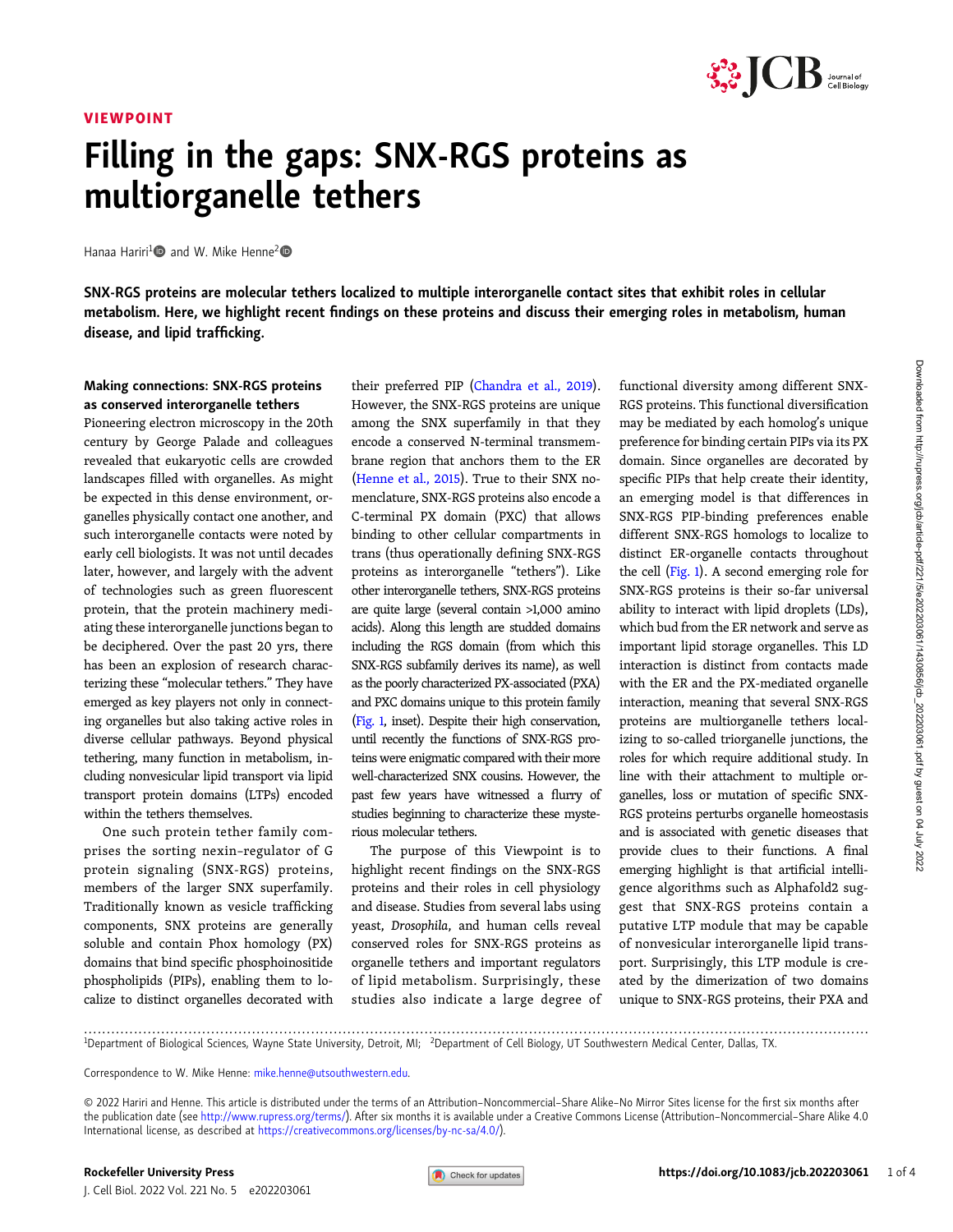# **SSICB**

<span id="page-1-0"></span>

Figure 1. SNX-RGS proteins are multiorganelle tethers. Schematic of a subset of SNX-RGS proteins and their known subcellular localizations. Human Snx14 localizes to ER-LD contacts [\(Datta et al., 2019](#page-3-0)). Human Snx19 localizes to ER-endolysosome contacts ([Saric et al., 2021](#page-3-0)). Human Snx13 localizes to ER-endosome/lysosome contacts ([Lu et al., 2022\)](#page-3-0). Drosophila Snz localizes to ER-plasma membrane contacts ([Ugrankar et al., 2019\)](#page-3-0). Yeast Mdm1 localizes to ER-lysosome (vacuole) contacts in budding yeast (also known as NVJs; [Henne et al., 2015](#page-3-0)). Inset: A model SNX-RGS protein at a triorganelle junction composed of ER, LD, and an endomembrane compartment. The PX domain mediates contact with the endosome or plasma membrane. Here, the PXA and PXC domains are depicted forming a module with a large hydrophobic cavity, based on structural predictions ([Paul, 2022\)](#page-3-0). Inset also depicts multiple SNX-RGS orthologs in humans (Hs), Drosophila (Dm), and yeast (Sc).

PXC domains, which modeling suggests fold together into a module burying a large hydrophobic cavity capable (in principle) of housing lipids or metabolites. Given recent cell biological studies that imply a conserved role for SNX-RGS proteins in lipid binding or interorganelle transport, an emerging question is what role this LTP module has (if any) in lipid trafficking, and whether it could mediate nonvesicular interorganelle lipid exchange. This article will briefly cover these emerging issues and direct the reader to recent publications where they can learn more about the remarkable SNX-RGS proteins.

#### Here, there, everywhere: Spatial divergence of SNX-RGS proteins to different interorganelle junctions

With its well-developed genetic tools and ease of fluorescence imaging, the budding yeast Saccharomyces cerevisiae is an ideal model system to characterize interorganelle tethers. Yeast encode a SNX-RGS homolog termed Mdm1. Genetic and cell biological analysis indicate that the Mdm1 N-terminal transmembrane region is anchored to the ER network, while its C-terminal PX domain binds to phosphatidylinositol 3-phosphate (PI3P) enriched on the yeast vacuole [\(Henne et al., 2015\)](#page-3-0). Mdm1 thus localizes to ER-vacuole contacts, and particularly in budding yeast to a unique interorganelle contact site known as the nucleus-vacuole junction (NVJ). The NVJ harbors several other interorganelle tethers and serves multiple purposes including a site for microautophagy ([Roberts et al., 2003\)](#page-3-0), sterol transport ([Murley et al., 2015\)](#page-3-0), and LD biogenesis ([Hariri et al., 2018](#page-3-0)). Consistent with this last role, Mdm1 decorates LDs clustered at the NVJ, suggesting it labels ER-LD-vacuole triorganelle junctions ([Hariri et al.,](#page-3-0) [2018\)](#page-3-0). Further dissection revealed that Mdm1 acts as an adaptor for recruiting the fatty acyl-CoA ligase Faa1 to the NVJ, where it promotes local fatty acid activation for incorporation into triglycerides housed within LDs [\(Hariri et al., 2019\)](#page-3-0).

A clear homolog to Mdm1 is human Snx19, which shares the Mdm1 domain architecture. Recent work reveals that, like yeast Mdm1, Snx19 is anchored to the ER network of U-2OS cells, while its C-terminal PX domain binds PI3P on endolysosome compartments [\(Saric et al., 2021](#page-3-0)). As expected of a tether, SNX19 ablation reduces ER-endolysosome contacts and causes LAMP1-positive lysosomes to disperse and accumulate in the cell periphery, suggesting that Snx19 may influence lysosome spatial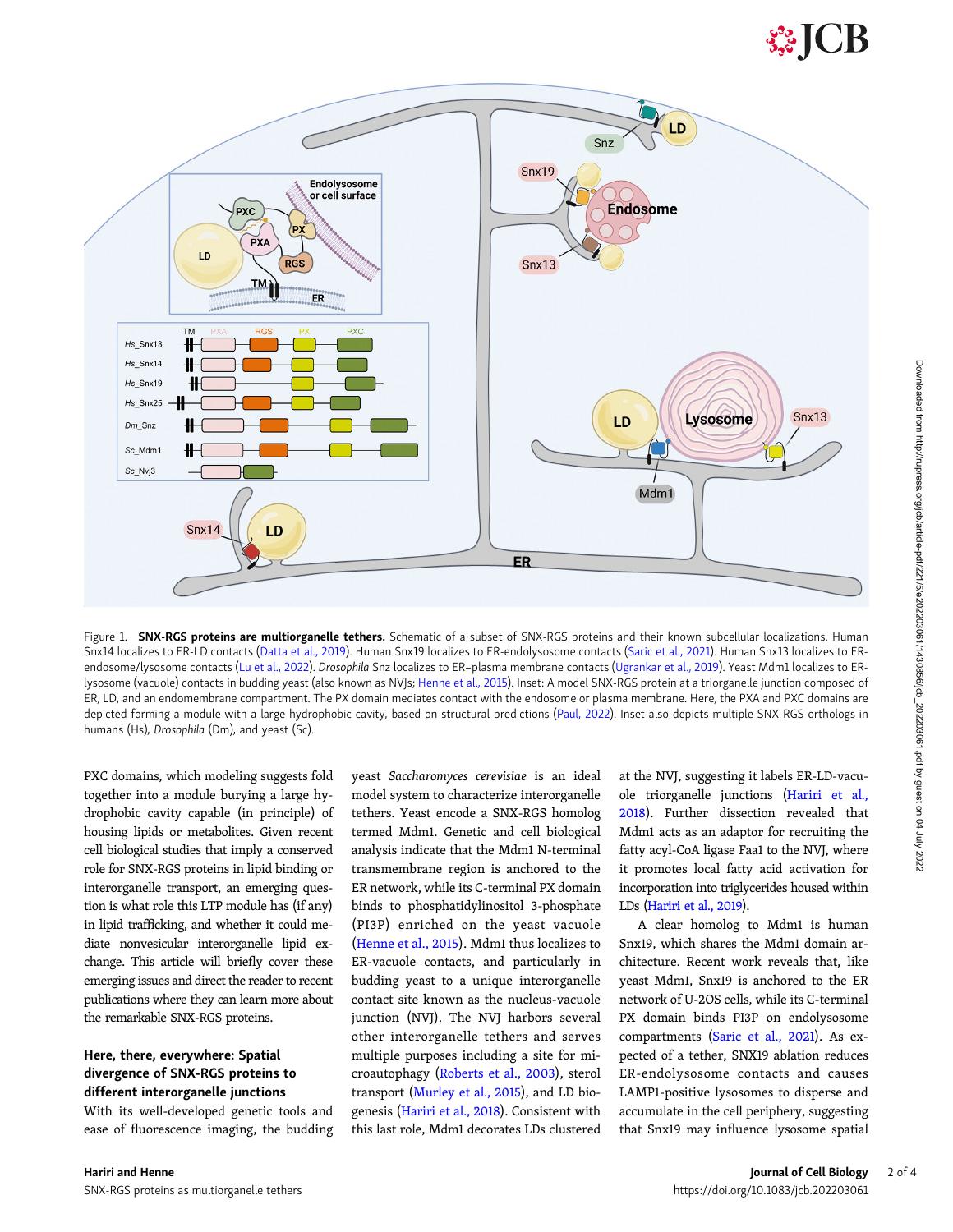positioning. Snx19 was also recruited to the surfaces of LDs following stimulation with oleate, a potent LD biogenesis fatty acid. Collectively, these data suggest that human Snx19 exhibits triorganelle localization similar to that of yeast Mdm1, and may influence organelle positioning.

Humans encode four SNX-RGS proteins: Snx13, Snx14, Snx19, and Snx25. Surprisingly, not all these Mdm1 orthologs localize to ER–endolysosome contacts. Like its homologs, Snx14 also localizes to the ER network via its N-terminal transmembrane region. However, two independent studies indicate it does not interact with endolysosome compartments [\(Datta et al., 2019;](#page-3-0) [Saric](#page-3-0) [et al., 2021\)](#page-3-0). This is attributed to its "broken" PX domain, which is naturally mutated to not bind strongly to PIPs [\(Mas et al., 2014\)](#page-3-0). Like all examined SNX-RGS proteins, Snx14 interacts with LDs and enriches at ER-LD contacts following the stimulation of LD biogenesis with oleate in U-2OS cells. In line with this, Snx14-knockout cells display defective LD morphology, as well as lipotoxic sensitivity when exposed to saturated fatty acids ([Datta et al., 2019,](#page-3-0) [2020](#page-3-0)).

A second example of SNX-RGS proteins localizing to spots other than ER– endolysosome contacts occurs in Drosophila melanogaster. Drosophila encode only one SNX-RGS protein, termed Snazarus (Snz), initially linked to organismal aging ([Suh](#page-3-0) [et al., 2008](#page-3-0)). Snz is highly expressed in the Drosophila adipose tissue called the fat body, where it localizes to ER–plasma membrane contacts at the tissue surface ([Ugrankar](#page-3-0) [et al., 2019](#page-3-0)). This localization is attributed to its PX domain, which primarily binds to phosphatidylinositol 4,5-bisphosphate at the cell surface, and not to PI3P like other SNX-RGS proteins ([Mas et al., 2014](#page-3-0); [Ugrankar](#page-3-0) [et al., 2019](#page-3-0)). Snz also interacts with LDs in the fat body, and its deletion alters LD morphology. Notably, fat body–specific Snz overexpression increases fat storage and Drosophila starvation resistance, indicating a role for Snz in energy storage within adipose tissues. The closest homolog to Snz in humans is Snx25, which also associates with LDs following oleate addition and appears to play an additional role in autophagic flux, but its full function remains to be determined [\(Lauzier et al., 2022](#page-3-0); [Paul, 2022](#page-3-0)). Although further study is required, these initial studies indicate that different SNX-RGS proteins localize to distinct interorganelle

contacts but may universally interact with LDs, particularly during stimulated LD biogenesis.

#### Triorganelle contacts in the lipid metabolism nexus

Given their ability to bind to LDs, the ER network, and a tertiary organelle such as endolysosomes or the cell surface, what is the functional importance of SNX-RGS proteins at triorganelle contacts? One possible role is the shuffling of lipids between these organelles. Other proteins are now observed to localize at similar three-way organelle junctions, such as MIGA2 in adipocytes, where they play such a role [\(Freyre](#page-3-0) [et al., 2019\)](#page-3-0). MIGA2 is thought to promote de novo triglyceride synthesis at ER-LDmitochondria triorganelle junctions from lipids derived from carbohydrates in the adipose tissue. These triglycerides are stored in LDs and available for harvesting in nearby mitochondria via fatty acid oxidation, painting MIGA2 as an energy homeostasis regulator that connects organelles involved in the synthesis, storage, and mobilization of lipids. Similarly, SNX-RGS proteins may link the lipid synthesis (ER) and storage (LDs) organelles to organelles that are sources of lipid precursors. For example, Drosophila Snz may help scavenge lipids at the plasma membrane that are derived from the extracellular insect hemolymph, enabling them to be delivered to the cortical ER where they are incorporated into triglycerides and stored in peripheral LDs. Indeed, Snz overexpression enhances adipose fat storage and also the incorporation of dietary lipids such as α-linoleic acid into triglyceride, which originates from the circulating hemolymph [\(Ugrankar et al., 2019](#page-3-0)).

#### Getting to the fat of the matter: SNX-RGS proteins in lipid biology and disease

With their conserved role localizing to multiorganelle contacts, what then is the general function of SNX-RGS proteins, and how does this contribute to cell homeostasis? Several findings indicate a role in pooling or transporting lipids between organelles. Using unbiased CRISPR-based screening, recent work suggests a role for Snx13 in regulating cholesterol export from lysosomes ([Lu et al., 2022](#page-3-0)). Normally, exogenous cholesterol is delivered to cells through the endocytosis of lipoprotein particles and their trafficking to lysosomes, where cholesterol is exported via NPC1. Cells with dysfunctional NPC1 accumulate lysosomal cholesterol. Surprisingly, loss of Snx13 reduced lysosome cholesterol accumulation in NPC1-defective cells, suggesting that Snx13 is a potent negative regulator of lysosome cholesterol efflux ([Lu et al.,](#page-3-0) [2022\)](#page-3-0). Snx13-deficient cells also accumulated the mysterious lipid bis(monoacylglycero)phosphase (BMP) in their lysosomes. Given that BMP itself can regulate cholesterol efflux, a tempting hypothesis is that Snx13 may influence BMP pools or interorganelle trafficking. Snx13-deficient cells also accumulated LDs, and labeled Snx13 was visualized in close proximity to LDs as well as the ER and lysosomes, underscoring its role in multiorganelle cross talk.

There is some evidence that SNX-RGS proteins play important roles in development, and their loss contributes to human disease. Genetic perturbation of Snx14 results in a homozygous recessive cerebellar ataxia disease called SCAR20. Clinical features of SCAR20 include delayed psychomotor development and cerebellar atrophy [\(Thomas et al., 2014](#page-3-0); [Akizu et al., 2015\)](#page-3-0). Snx14-deficient cells exhibit perturbed LD morphology, altered neutral lipid metabolism, and enhanced sensitivity to fatty acid–induced cell death, all suggestive of defective lipid homeostasis ([Bryant et al.,](#page-3-0) [2018](#page-3-0); [Datta et al., 2020\)](#page-3-0). Similarly, Mdm1 deficient yeast are sensitive to fatty acid lipotoxicity [\(Hariri et al., 2019\)](#page-3-0). Snx13- and Snx14-knockout mice have been created, and both manifest embryonic lethality, indicating an essential and likely nonredundant role for mammalian SNX-RGS proteins in murine development ([Zheng et al., 2006;](#page-3-0) [Bryant et al., 2020\)](#page-3-0). Collectively, these findings suggest that SNX-RGS proteins maintain cellular lipid homeostasis, and their loss alters cellular lipid profiles and sensitizes cells to lipotoxicity.

#### Following the lipid flow: SNX-RGS proteins as putative LTPs

A final recent noteworthy finding suggests a role for SNX-RGS proteins in nonvesicular interorganelle lipid transport. Breakthroughs in artificial intelligence algorithms such as Alphafold2 enable the accurate prediction of protein folding. Strikingly, the predicted structures of several SNX-RGS